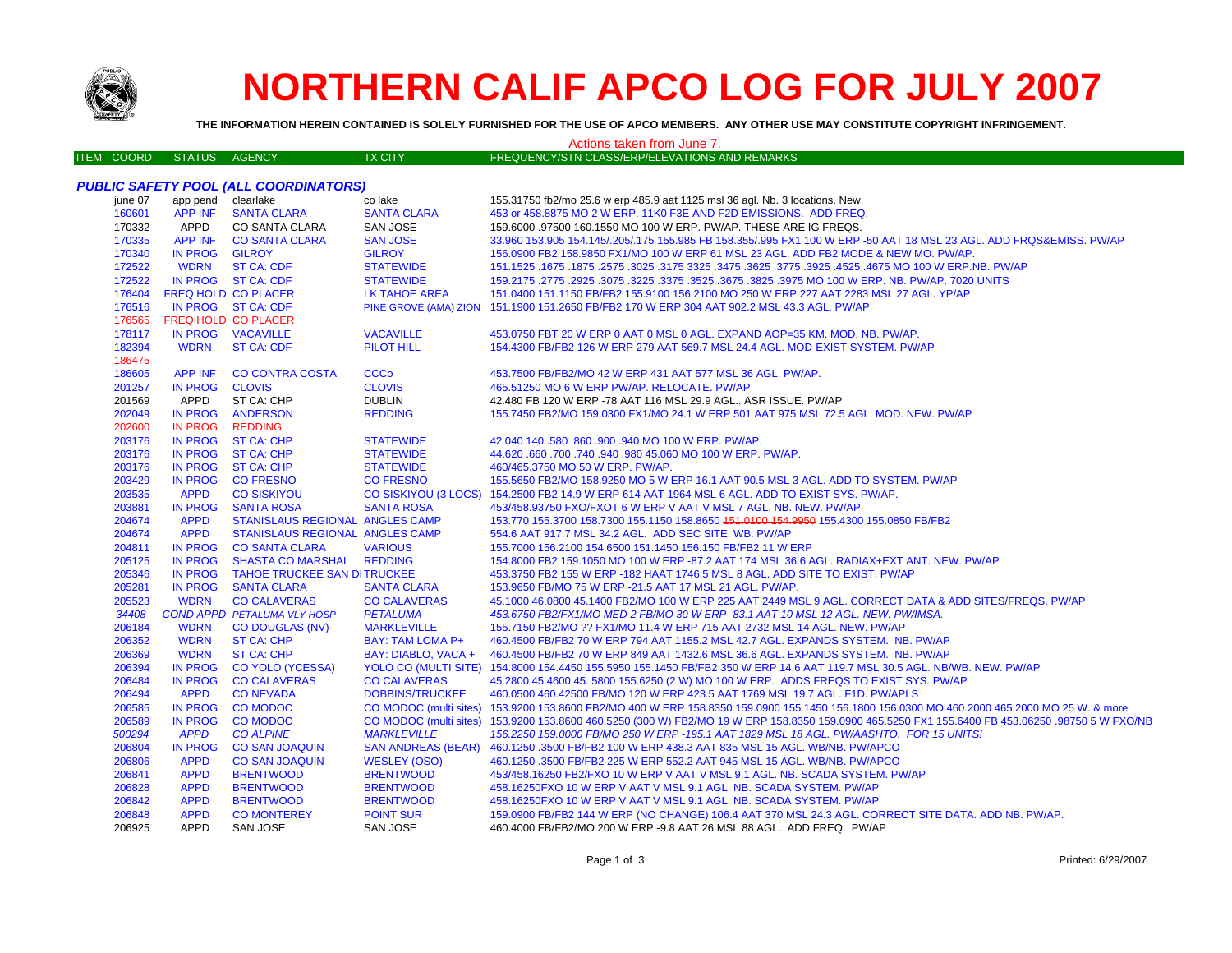#### **ITEM COORD STATUS AGENCY TX CITY FREQUENCY/STN CLASS/ERP/ELEVATIONS AND REMARKS** Actions taken from June 7. APPD TULE INDIAN RESERVATION PORTERVILLE 460.2750 FB2/MO 40 W ERP @090 391.5 AAT 1069 MSL 26.2 AGL. NB. PW/AP (POLICE FUNCTIONS) APPDAPPD TULE INDIAN RESERVATION PORTERVILLE 453.5000 FB2/MO 40 W ERP @090 391.5 AAT 1069 MSL 26.2 AGL. NB. PW/AP (COMMUNITY WATCH FUNCTIONS)<br>APPD LINCOLN LINCOLN/ROCKLIN 155.0250 FB2/MO 155.6250 FX1/MO 180 W ERP 34.1 AAT 109 APPD LINCOLN LINCOLN/ROCKLIN 155.0250 FB2/MO 155.6250 FX1/MO 180 W ERP 34.1 AAT 109 MSL 36.6 AGL. (BOTH F CURRENTLY IN USE) PW/AP.  *APPD DINUBA DINUBA 453/458.38750 MO 2 W ERP. NB. PW/AASHTO.* APPD WOODLAND WOODLAND 453/458.98750 FB/FXOT 6 W ERP 4.4 AAT 17 MSL 7 AGL. NB. DIGITAL. PW/AP IN PROG CO STANISLAUSS MODESTO 154.0250 MO 156.0000 FB/FB2 5 w erp 10.2 AAT 12 MSL 9.1AGL. NB. Honor farm. PW/AP  *APPD CLOVIS CLOVIS 453.66250 FB2/FX/MO 40 W ERP 44.4 AAT 110 MSL 43 AGL. NB. ADD 2ND CHNL. PW/AASHTO. APPD TULARE TULARE 154.3550 FB2/MO 155.0550 MO 100 W ERP -4.7 AAT 88 MSL 27 AGL. CONVERT FB TO FB2 ADD MO. WB. PW/IMSA. APPD CALISTOGA CALISTOGA 453/458.5250 FX2/FXO 25 W ERP -185 AAT 168 MSL 6.1 AGL. SCADA SYS. WB. PW/IMSA. APPD ROHNERT PARK ROHNERT PARK 154.1000 FB/FB2/MO 156.0450 MO 85 W ERP -53 AAT 31 MSL 27.1 AGL. ADDS STNS TO EXIST SYS. PW/IMSA. WB. ???? APPD SOUTHERN CA EDISON EXETER/RICHGROVE 154.463750 FXO 500 W ERP ?? AAT 468 MSL 20 AGL. ADD TO SYSTEM. VNB DATA. IG/EWA APPD VISALIA THREE RIVERS 453.26250 FB2/MO 50 W ERP ?? AAT 971 MSL 12.1 AGL. NB. NEW. PW/AASHTO. 470-512 MHz POOL* IN PROG CO MARIN BODEGA 483.9500 .3750 484.8750 490.8000 488.9750 489.3250 .7000 490.1000 .7250CONTINUES FB/FB2 200 W ERP 39 AAT 218 MSL 30 AGL. ADD TO EXIST. YP/AP. IN PROG CO MARIN CO MARIN & SONOMA 483.6525 .1750 485.6250 484.2000 489.8500 FB2/MO 200 W ERP 566 AAT 745 MSL 60.7 AGL. NEW. PW/AP IN PROG CO MARIN *APPD CO SAN MATEO BRISBANE/FOST CI 488.88750 FB2/MO 157 W ERP -30.7 AAT 61 MSL 21.6 AGL. PW/IMSA. APPD CO SAN MATEO RDWOOD CI/FOST CI 488,53750 FB2/MO 157 W ERP@180 435 AAT 726 MSL 10 AGL. WB. PW/IMSA. APPD CO SAN MATEO BRISBANE/FOST CI 488.71250 FB2/MO 157 W ERP @320 15.2 AAT 61 MSL 8.2 AGL. WB. PW/IMSA. APPD CO SAN MATEO BRISBANE/FOST CI 488.86250 FB2/MO 157 W ERP@320 15.4 AAT 61 MSL 8.2 AGL. WB. PW/IMSA.* APPD MOBILE RELAY ASSOC LIVERMORE/SF/FAIRFAX 490.16250 FB6/FX1T/MO 500 W ERP 612 AAT 762 MSL 21 AGL. 3 SITES. NB. IG/PCIA. APPD MOBILE RELAY ASSOC LIVERMORE 483.33750 FB6/FX1T/MO 1 KW ERP 126 AAT 335 MSL 38 AGL. NB. IG/PCIA. APPD MOBILE RELAY ASSOC LOSGAT/LIV/SF/F'FAX 490.31250 FB6/FX1T/MO 1000 W ERP 708 AAT 1035 MSL 42 AGL. WB. IG/PCIA APPD MOBILE RELAY ASSOC SF/FAIRFAX 490.71250 FB6/FX1T/MO 250 W ERP 612 AAT 762 MSL 21 AGL. ADD NB FREQ. YB/EWA. APPD FAIRFIELD FAIRFIELD 482.88750 FB/FB2/MO 120 W ERP -63 AAT 6 MSL 20 AGL. WB. PW/AP. RESTORAL. APPD FAIRFIELD FAIRFIELD 483.16250 FB/FB2/FX1/MO 225 W ERP-63 AAT 73 MSL 24 AGL. CONCOLIDATE LIC & MAKE CORRECTIONS. PW/AP. LG SYS. APPD FAIRFIELD FAIRFIELD 483.08750 482.4625 482.36250 488.48750 FB/FB2/FX1/MO 225 W ERP -63 AAT 73 MSL 23.5 AGL. ADD FREQ, MODS,CORRECTS. PW/AP PD SYS. APPD FAIRFIELD FAIRFIELD 482.78750 482.51250 483.16250 FB/FB2/FX1/MO 225 W ERP -63 AAT 73 MSL 23.5 AGL. ADD FREQ & CORRECTIONS. PW/AP. FD SYS. APPD FAIRFIELD FAIRFIELD AS ABOVE, CONTINUES WITH ADDNL FIRE STATIONS. PW/AP. FD SYS. APPD MOBILE RELAY ASSOC SF/FAIRFAX 484.96250 FB6/FX1T/MO6 150 W ERP 612 AAT 762 MSL 15 AGL. NB. YG/EWA.

# *800 MHz PUBLIC SAFETY (GP, YP, GF, YF) & Comml Users*

| may 07 | app pend       | los banos              | los banos                | 858.71250 or 856.21250 or 858.21250 or 859.21250. listening. For MDC system. ?? Erp ?? Aat ?? Msl ?? Agl. |
|--------|----------------|------------------------|--------------------------|-----------------------------------------------------------------------------------------------------------|
| dec 06 | sta            | uc: berkeley           | berkeley                 | 867.8750 868.2125 mo 5 w erp. Gp/ap. Add ht channels.                                                     |
| dec 06 | sta            | uc: davis              | davis                    | 868.8625 866.1750 mo 5 w erp. Gp/ap. Add ht channels.                                                     |
| 176408 | <b>WDRN</b>    | ST CA: P&R             | <b>PINE GROVE (ZION)</b> | 856.7375 858.7625 FB/FB2/FX1/MO 184 W ERP 282.9 AAT 902 MSL 43.3 AGL. ADD 2N CHNL MINOR MODS. GP/AP       |
| 180044 | <b>APP INF</b> | <b>CO NAPA</b>         | <b>BERRYESSA PK</b>      | 857-43750 FB 280 W ERP 647.2 AAT 932 MSL 6.1 AGL. ADD TO EXIST, GP/AP, MOB DATA,                          |
| 181958 | <b>APP INF</b> | <b>OAKLAND</b>         | <b>OAKLAND</b>           | 858.93750 FB2/FX1/MO 105 W ERP -3 AAT 91.4 MSL 18.9 AGL, ADD NEW FREQ, PW/AP                              |
| 202627 | IN PROG        | <b>STOCKTON</b>        | <b>STOCKTON</b>          | 856.23750 859.48750 FB/FB2/MO 75 W ERP 40.3 AAT 5.8 MSL 122 AGL. EXIST. ADD SITE. GP/AP                   |
| 203621 | <b>WDRN</b>    | ST CA: P&R             |                          |                                                                                                           |
| 205647 | <b>WDRN</b>    | <b>ST CA: P&amp;R</b>  | <b>HOLLISTER</b>         | 855.48750 856.93750 FB/FX1 49 W ERP 85.3 AAT 456 MSL 4.6 AGL, ADD TO SYSTEM, GP/AP                        |
| 205648 | <b>WDRN</b>    | <b>ST CA: DOT</b>      | <b>SHAVER LAKE (FRS)</b> | 856.76250 857.76250 FB/FB2/FX1 90 W ERP 555.3 AAT 2074.8 MSL 25.9 AGL. ADD TO SYS. GP/AP                  |
| 205856 | <b>WDRN</b>    | ST CA: P&R             | <b>LA HONDA</b>          | 858,93750 FB/FX1 55 W ERP -182.9 AAT 152 MSL 9 AGL, ADD FREQ TO SYS, GP/AP.                               |
| 206155 | IN PROG        | CI/CO SAN FRANCISCO SF |                          | 858.23750 FB2/MO 200 W ERP 23 AAT 259 MSL 180 AGL, ADD NEW FREEQ, GP/AP                                   |
| 206156 | IN PROG        | CI/CO SAN FRANCISCO SF |                          | 858.23750 FB2/MO 200 W ERP 228 AAT 256 MSL 180 AGL, 5 LOCATIONS, ADD NEW FREQ, GP/AP                      |
| 206157 | IN PROG        | CI/CO SAN FRANCISCO SF |                          | 858,23750 FB2 220 W ERP 208 AAT 229 MSL 86 AGL, 4 LOCATIONS, GP/AP                                        |
| 140639 | APPD           | PROCOMM COMM           | VISALIA                  | 854 91250 855 56250 858 28750 FB2C/MO 140 W ERP 345 AAT 877 MSL 49 AGL. YB/EWA.                           |

## **\*\*\* All "pend app" pre-coordinations will expire 90 days after appearing in the LOG \*\*\* SHOWING YOUR AOP >40 KM IN HIGH-BAND OR >32 KM UHF REQUIRES ADDITIONAL JUSTIFICATION.**  ALL ELEVATIONS SHOWN ARE IN METERS.

Use of lower case indicates an informal action. Contact one of the advisors immediately if such action would impact your system.